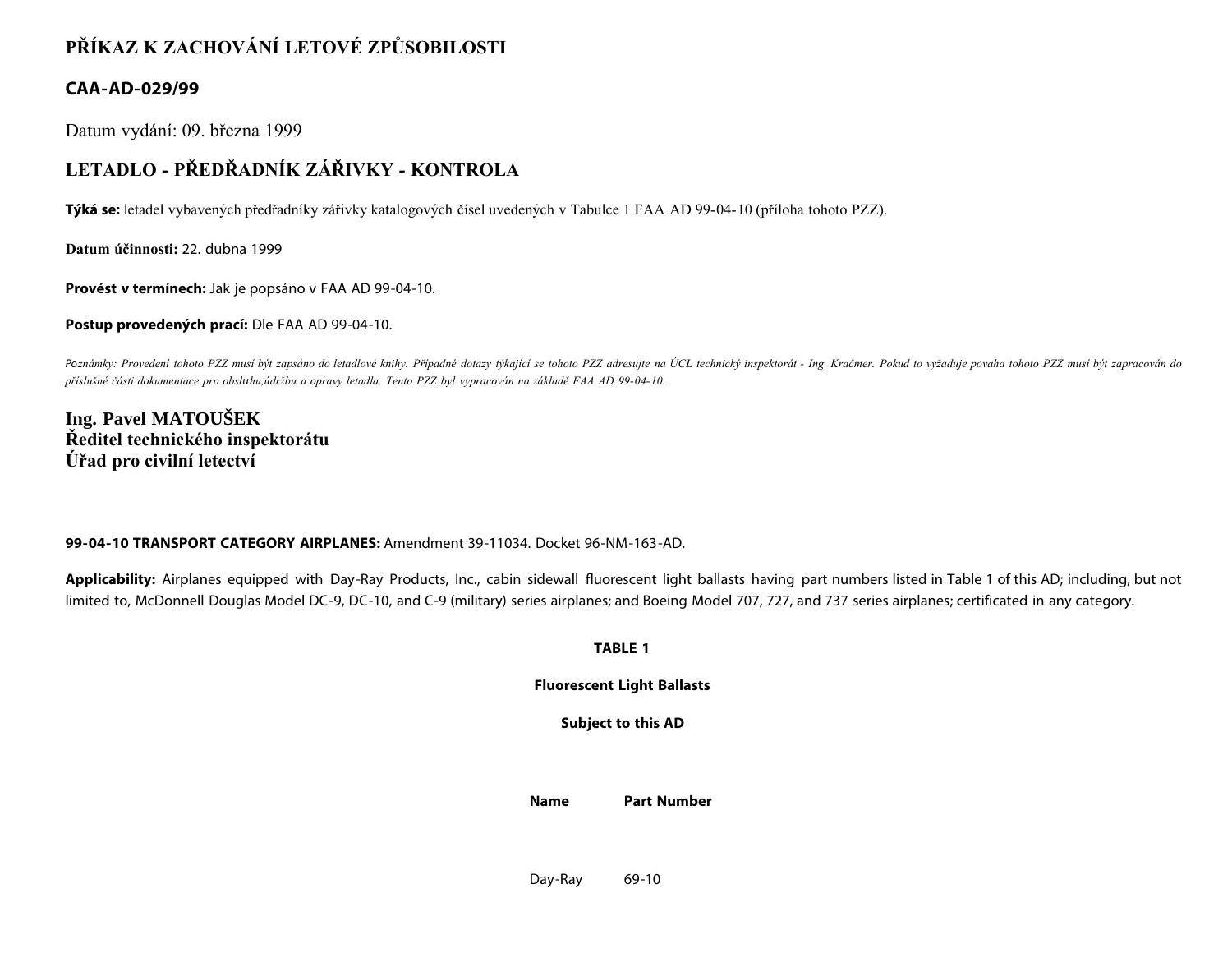| 69-10-1       |
|---------------|
| 69-68         |
| 69-68-1       |
| 69-69         |
| 69-69-1       |
| 70-94         |
| 70-94-1       |
| $83 - 12$     |
| $83 - 12 - 1$ |

NOTE 1: This AD applies to each airplane identified in the preceding applicability provision, regardless of whether it has been modified, altered, or repaired in the area subject to the requirements of this AD. For airplanes that have been modified, altered, or repaired so that the performance of the requirements of this AD is affected, the owner/operator must request approval for an alternative method of compliance in accordance with paragraph (c) of this AD. The request should include an assessment of the effect of the modification, alteration, or repair on the unsafe condition addressed by this AD; and, if the unsafe condition has not been eliminated, the request should include specific proposed actions to address it.

**Compliance:** Required as indicated, unless accomplished previously.

To prevent fire in the passenger compartment resulting from failure of the fluorescent light ballast of the cabin sidewall, accomplish the following:

(a) Within 12 months after the effective date of this AD, perform a one-time visual inspection to determine the type of fluorescent light ballasts installed in the upper and lower cabin sidewall. If any ballast installed has a part number that is listed in Table 1 of this AD, prior to further flight, remove the Day-Ray light ballast and replace it with a light ballast manufactured by Bruce Industries, in accordance with the applicable service bulletin(s) listed in Table 2 of this AD.

| <b>TABLE 2</b>                                       |                           |  |  |
|------------------------------------------------------|---------------------------|--|--|
| <b>Service Bulletins Containing Instructions for</b> |                           |  |  |
| Accomplishing the Requirements of this AD            |                           |  |  |
|                                                      |                           |  |  |
| <b>Service Bulletin Number</b>                       |                           |  |  |
| and Date                                             | <b>Affected Airplanes</b> |  |  |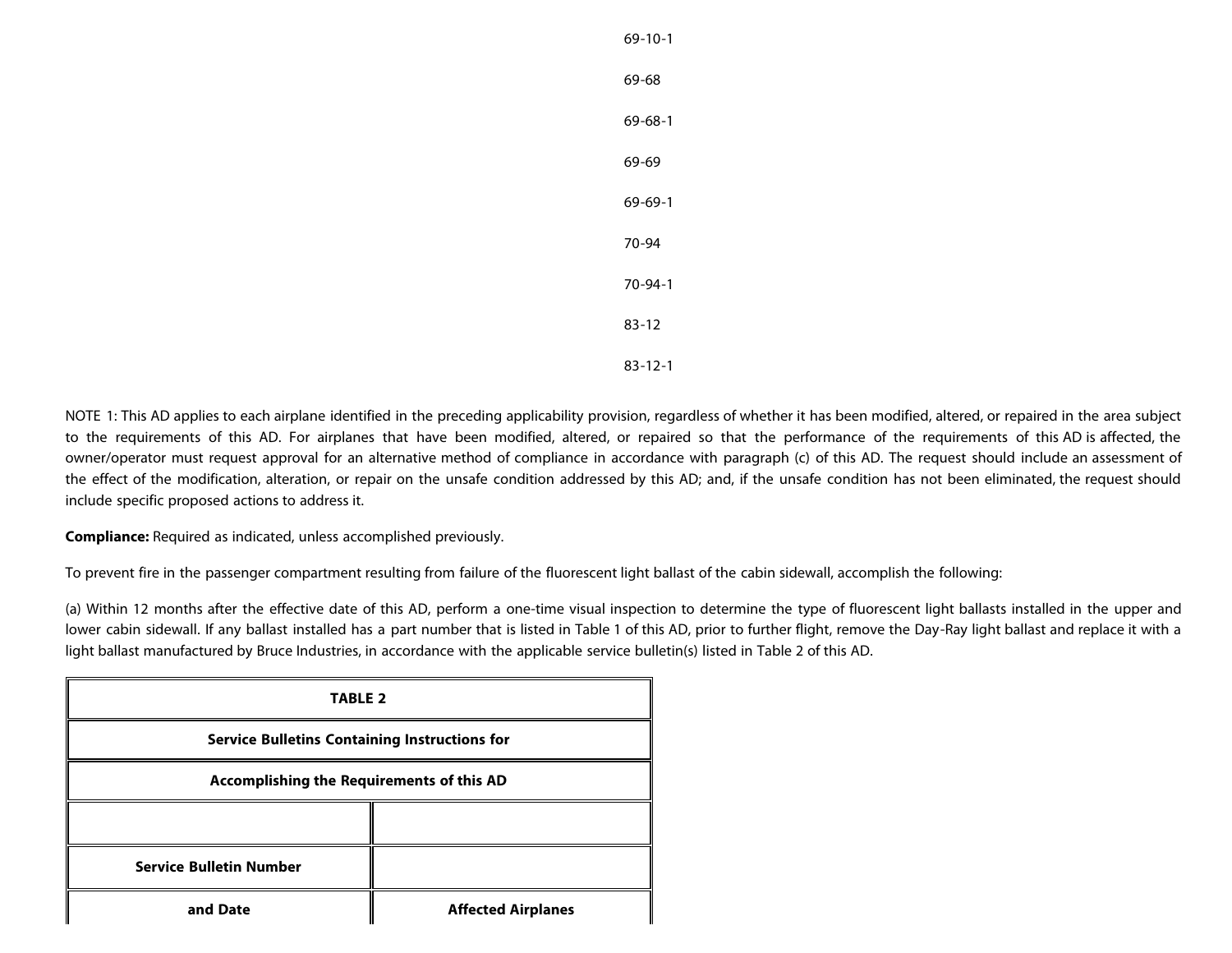| <b>McDonnell Douglas</b>          | Model DC-9-30, -40, and -50 series |
|-----------------------------------|------------------------------------|
| DC-9 Service Bulletin DC9-33-103, | airplanes listed in effectivity of |
| May 30, 1996                      | service bulletin                   |
|                                   |                                    |

| <b>McDonnell Douglas</b>           | Model DC-9-30, -40, and -50 series      |
|------------------------------------|-----------------------------------------|
| DC-9 Service Bulletin DC9-33-111,  | airplanes listed in effectivity of      |
| May 6, 1997                        | service bulletin.                       |
|                                    |                                         |
| <b>McDonnell Douglas</b>           | Model DC-10-10, -15, -30, and -40       |
| DC-10 Service Bulletin DC10-33-073 | series airplanes and KC-10A             |
| June 18, 1996                      | airplanes listed in effectivity of      |
|                                    | service bulletin                        |
|                                    |                                         |
| <b>Heath Tecna</b>                 | McDonnell Douglas Model DC-8            |
| Alert Service Bulletin Markl-33-A2 | series airplanes retrofitted with Heath |
| Revision 1                         | Tecna Mark I interior                   |
| July 24, 1996                      |                                         |
|                                    |                                         |
|                                    |                                         |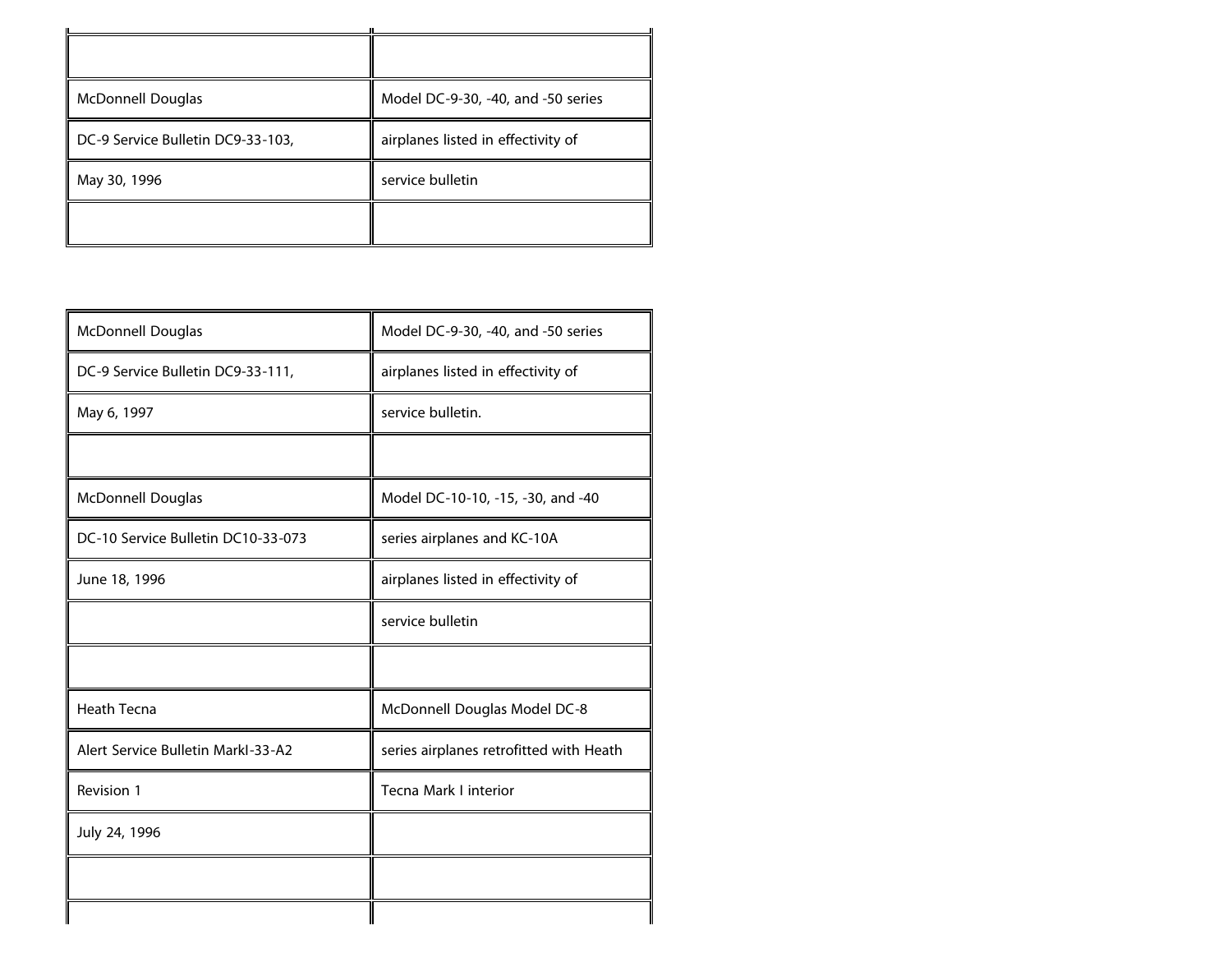| Heath Tecna                        | Boeing Model 707 series airplanes |  |
|------------------------------------|-----------------------------------|--|
| Alert Service Bulletin Markl-33-A3 | retrofitted with the Heath Tecna  |  |
| Revision 1                         | Mark I interior                   |  |
| July 24, 1996                      |                                   |  |
|                                    |                                   |  |
| <b>Heath Tecna</b>                 | Boeing Model 727 series airplanes |  |
| Alert Service Bulletin Markl-33-A4 | retrofitted with the Heath Tecna  |  |
| Revision 1                         | Mark I interior                   |  |
| July 24, 1996                      |                                   |  |
|                                    |                                   |  |
| <b>Heath Tecna</b>                 | Boeing Model 737 series airplanes |  |
| Alert Service Bulletin Markl-33-A5 | retrofitted with the Heath Tecna  |  |
| Revision 1                         | Mark I interior                   |  |
| July 24, 1996                      |                                   |  |
|                                    |                                   |  |
| Heath Tecna                        | Boeing Model 727 series airplanes |  |
| Alert Service Bulletin Spmk-33-A1  | retrofitted with the Heath Tecna  |  |
| Revision 1                         | Spacemaker II or Spacemaker IIa   |  |
| July 24, 1996                      | interior                          |  |
|                                    |                                   |  |
| Heath Tecna                        | Boeing Model 737 series airplanes |  |
|                                    |                                   |  |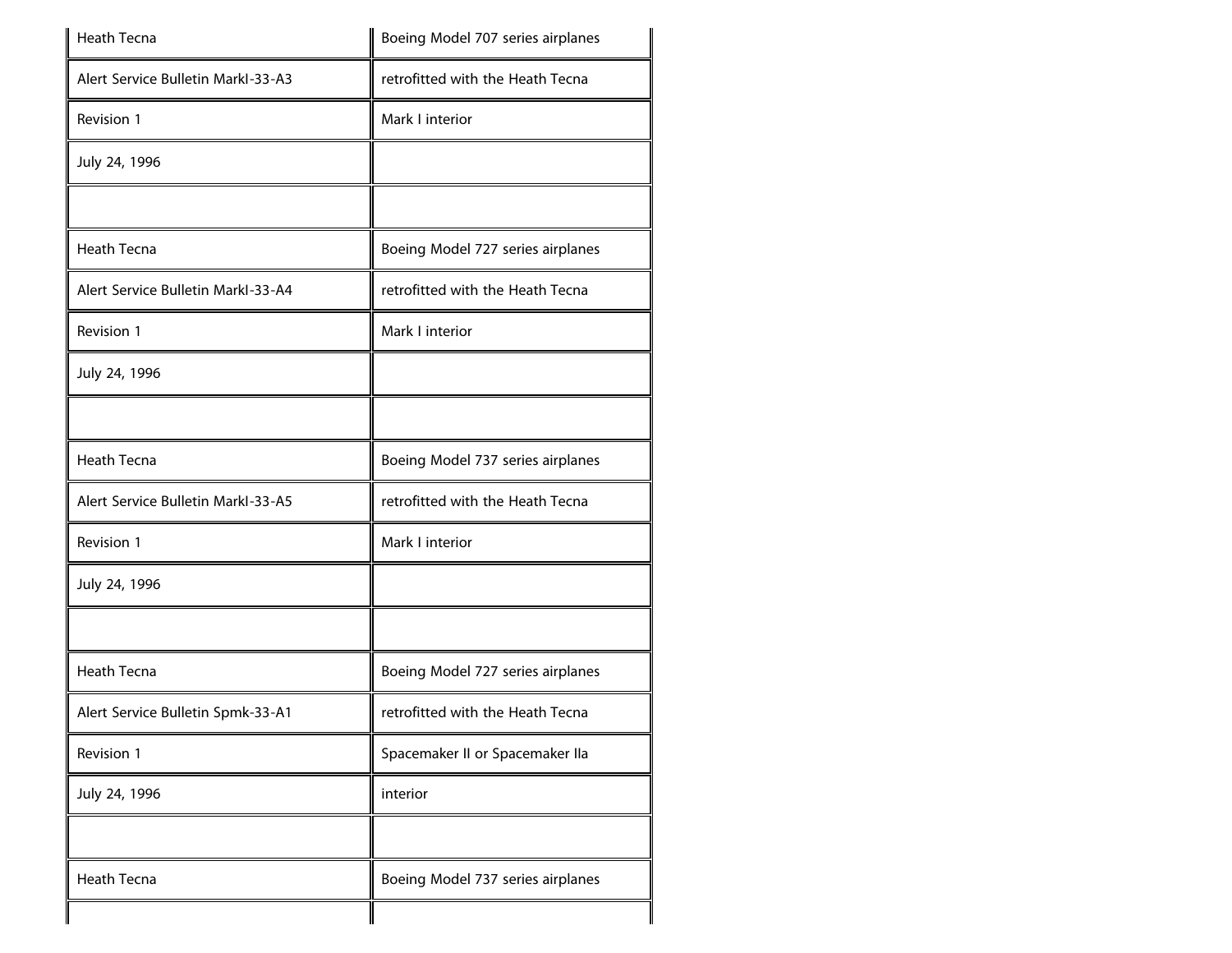| Alert Service Bulletin Spmk-33-A2 | retrofitted with the Heath Tecna |  |
|-----------------------------------|----------------------------------|--|
| Revision 1                        | Spacemaker II or Spacemaker IIa  |  |
| July 24, 1996                     | interior                         |  |

NOTE 2: Replacement of light ballasts on McDonnell Douglas Model DC-9-30, -40, and -50 series airplanes; in accordance with McDonnell Douglas Service Bulletin DC9-33- 103, dated May 30, 1996; is acceptable for compliance with the requirements of paragraph (a) of this AD, provided that no protective covers are installed on the light ballasts.

(b) As of the effective date of this AD, no person shall install in the upper or lower cabin sidewall of any airplane a Day-Ray fluorescent light ballast having a part number listed in Table 1 of this AD.

(c) An alternative method of compliance or adjustment of the compliance time that provides an acceptable level of safety may be used if approved by the Manager, Los Angeles Aircraft Certification Office (ACO), FAA, Transport Airplane Directorate. Operators shall submit their requests through an appropriate FAA Principal Maintenance Inspector, who may add comments and then send it to the Manager, Los Angeles ACO.

NOTE 3: Information concerning the existence of approved alternative methods of compliance with this AD, if any, may be obtained from the Los Angeles ACO.

(d) Special flight permits may be issued in accordance with sections 21.197 and 21.199 of the Federal Aviation Regulations (14 CFR 21.197 and 21.199) to operate the airplane to a location where the requirements of this AD can be accomplished.

(e) The replacement shall be done in accordance with the following McDonnell Douglas and Heath Tecna service bulletins, as applicable, which contain the specified list of effective pages:

| <b>Service Bulletin</b>    |                    | <b>Revision Level</b> | <b>Date</b>          |
|----------------------------|--------------------|-----------------------|----------------------|
| <b>Referenced and Date</b> | <b>Page Number</b> | <b>Shown on Page</b>  | <b>Shown on Page</b> |
|                            |                    |                       |                      |
| <b>McDonnell Douglas</b>   |                    |                       |                      |
| DC9-33-103,                | $1 - 10$           | Original              | May 30, 1996         |
| May 30, 1996               |                    |                       |                      |
|                            |                    |                       |                      |
| McDonnell Douglas          |                    |                       |                      |
| DC9-33-111,                | $1 - 10$           | Original              | May 6, 1997          |
| May 6, 1997                |                    |                       |                      |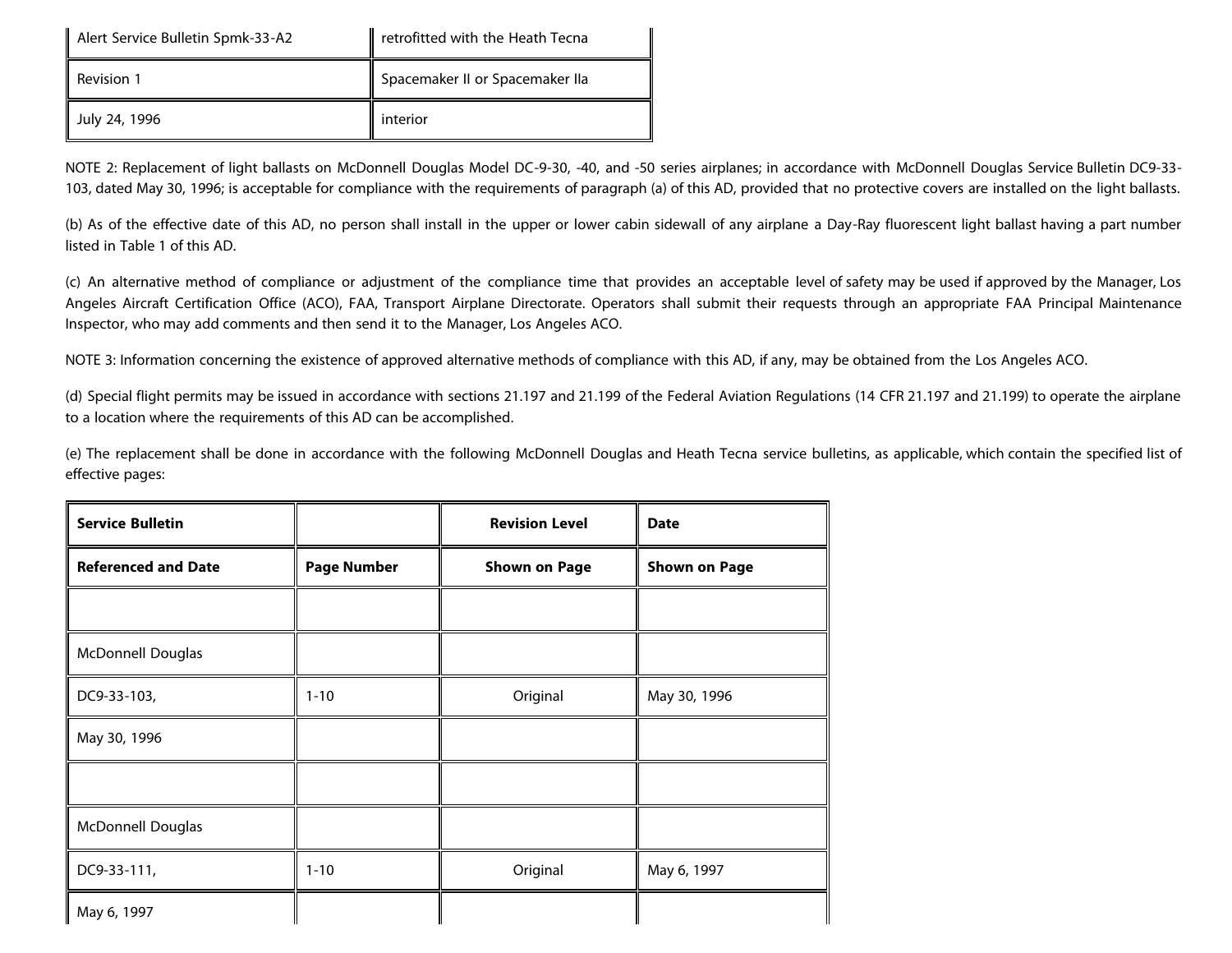| McDonnell Douglas      |                |              |               |
|------------------------|----------------|--------------|---------------|
| DC10-33-073,           | $1 - 9$        | Original     | June 18, 1996 |
| June 18, 1996          |                |              |               |
| Heath Tecna            |                |              |               |
| Alert Service Bulletin |                |              |               |
| Markl-33-A2,           | $1 - 3,5$      | New          | April 3, 1996 |
| Revision 1,            |                |              |               |
| July 24, 1996          | $\overline{4}$ | $\mathbf{1}$ | July 24, 1996 |
|                        |                |              |               |
| Heath Tecna            |                |              |               |
| Alert Service Bulletin |                |              |               |
| Markl-33-A3,           | $1 - 2$        | New          | April 4, 1996 |
| Revision 1,            |                |              |               |
| July 24, 1996          | $3 - 4$        | $\mathbf{1}$ | July 24, 1996 |
|                        |                |              |               |
| Heath Tecna            |                |              |               |
| Alert Service Bulletin |                |              |               |
| Markl-33-A4,           | $1 - 2$        | New          | April 8, 1996 |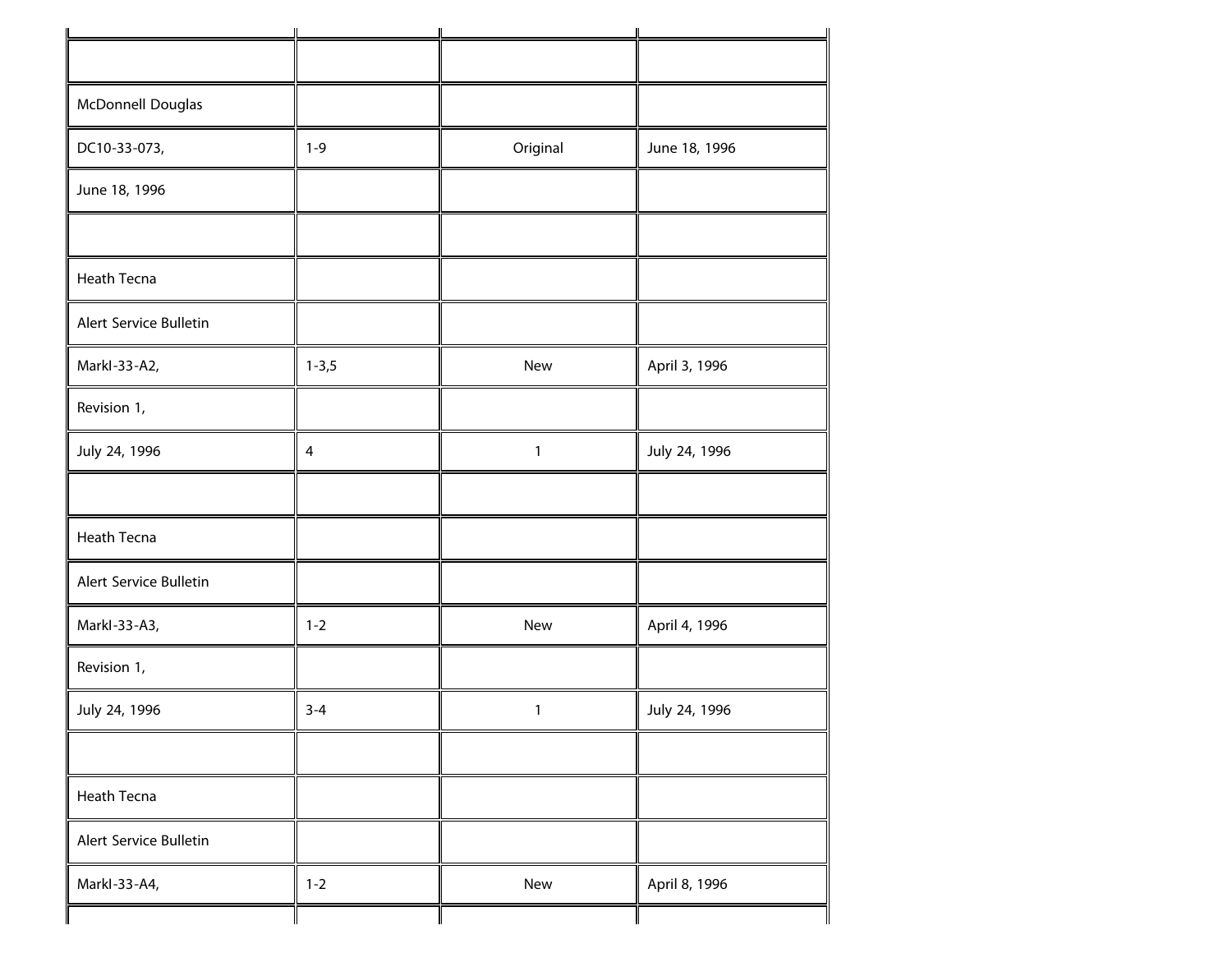| II<br>Revision 1,      |         |              |                |
|------------------------|---------|--------------|----------------|
| July 24, 1996          | $3 - 4$ | $\mathbf{1}$ | July 24, 1996  |
|                        |         |              |                |
| Heath Tecna            |         |              |                |
| Alert Service Bulletin |         |              |                |
| MarkI-33-A5,           | $1 - 2$ | New          | April 9, 1996  |
| Revision 1,            |         |              |                |
| July 24, 1996          | $3 - 4$ | $\mathbf{1}$ | July 24, 1996  |
|                        |         |              |                |
| Heath Tecna            |         |              |                |
| Alert Service Bulletin |         |              |                |
| Spmk-33-A1,            | $1 - 2$ | New          | April 10, 1996 |
| Revision 1,            |         |              |                |
| July 24, 1996          | $3 - 4$ | 1            | July 24, 1996  |
|                        |         |              |                |
| Heath Tecna            |         |              |                |
| Alert Service Bulletin |         |              |                |
| Spmk-33-A2,            | $1 - 2$ | New          | April 11, 1996 |
| Revision 1,            |         |              |                |
| July 24, 1996          | $3 - 4$ | $\mathbf{1}$ | July 24, 1996  |

This incorporation by reference was approved by the Director of the Federal Register in accordance with 5 U.S.C. 552(a) and 1 CFR part 51. Copies may be obtained from Day-